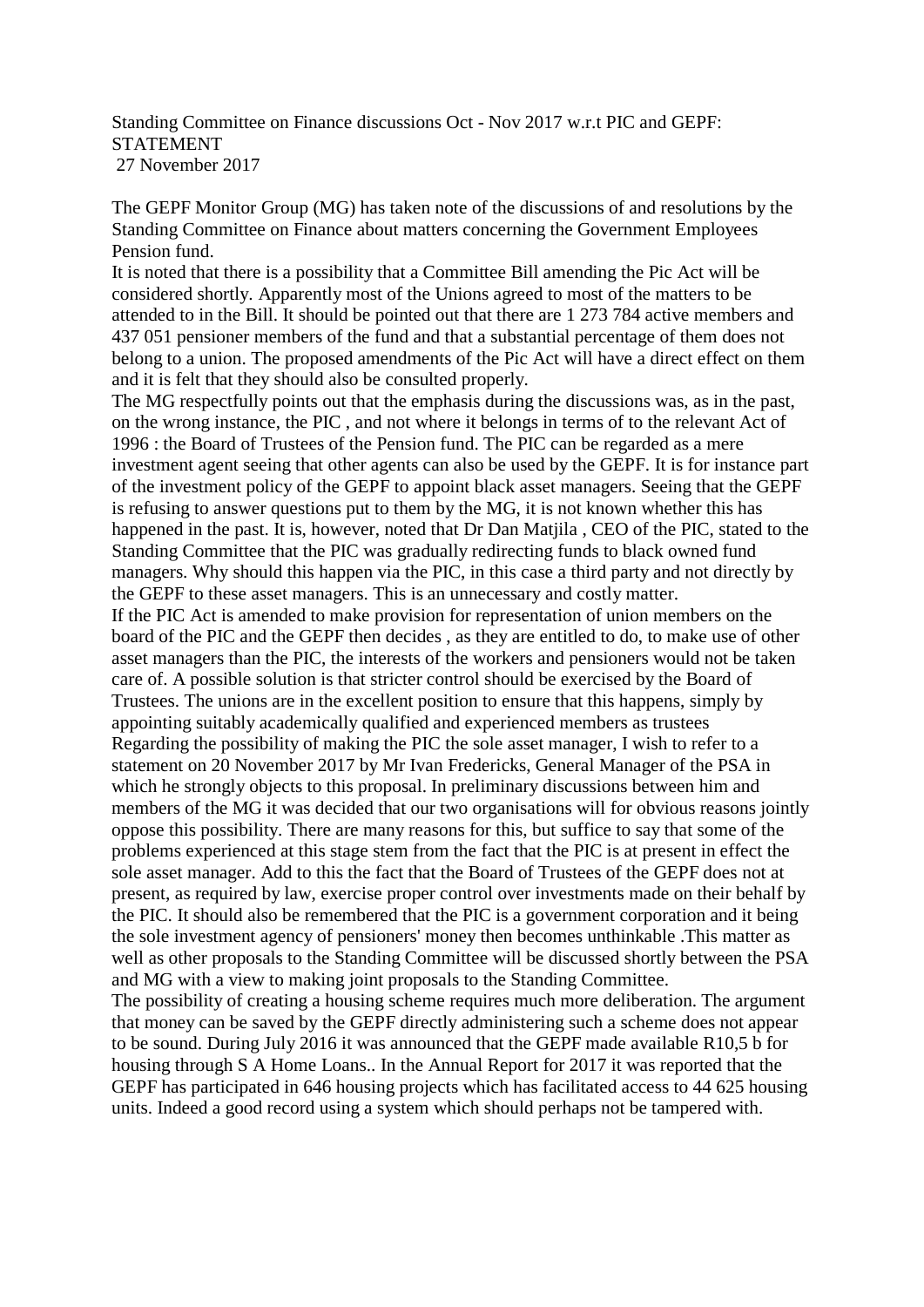## VERKLARING

Die GEPF Moniteringsgroep (MG) het kennis geneem van die besprekings deur en resolusies van die Staandekomitee van Finansies insake gebeure rondom die reringspesioenfonds (GEPF).

Kennis word geneem dat daar 'n moontlikheid bestaan dat 'n Komitee wetsontwerp binnekort oorweeg sal word met die doel om die OBK Wet te wysig. Dit wil voorkom dat 'n meerderheid van Vakbonde saamstem oor die wysigings in die Wetsontwerp. Daar moet uitgewys word dat daar 1 273 784 aktiewe dienende lede en 437 051 pensioenarislede van die Fonds is en dat baie nie lid is van 'n Vakbond is nie. Die voorgestelde wysigings van die OBK Wet sal 'n direkte uitwerking op hulle hê en daarom moet hulle ook deeglik geken word.

Die MG wys daarop dat die besprekings in die verlede hoofsaaklik oor die verkeerde instansie, die OB was, en nie waar dit hoort in terme van die relevante Wet van 1996 maar wel op die Raad van Trustees van die Pensioenfonds. Die OBK kan gesien word as maar net een van die beleggingsagente aangesien ander agente ook deur die GEPF gebruik kan word. Dit is ook so dat die beleggings-beleid van die GEPF ook voorsien om swart bate-bestuurders te betrek. Aangesien die GEPF bestuur nie vrae wat die MG aan hulle gestel het, wil beantwoord nie, is dit nie duidelik of dit in die verlede gebeur het nie. Kennis word egter geneem dat dr Dan Matjila, HUB van die OBK wel in die Staande Komitee gemeld het dat die OBK geleidelik fondse sal kanaliseer na swart fondsbestuurders. Die vraag is waarom dit via die OBK (in hierdie geval 'n derdeparty) gedoen is en nie direk via die GEPF na die batebestuurders nie. Hierdie werkswyse kan duursaam en onnodig wees.

Indien die OBK Wet so gewysig word om voorsiening te maak vir die verteenwoordiging van Vakbondlede op die Raad van die OBK, en die GEPF besluit (soos hulle by magte is om te doen) om gebruik te maak van ander batebestuurders ander dan die OBK, die belange van die werkers en pensioenarisse moontlik skipbreuk kan ly. 'n Moontlike oplossing is dat strenger kontrole deur die Raad van Trustees uitgeoefen moet word. Die vakbonde is in 'n uitstekende posisie om te verseker dat dit kan gebeur deur geskikte en akademiese gekwalifiseerde lede as Trustees aan te stel.

Ten opsigte van die OBK as die enigste batebestuurder, verwys ek na 'n verklaring van 20 November 2017 deur mnr Ivan Fredericks, Algemene Bestuurder van die Vereniging van Staatsamptenare (PSA) waarin hy sterk gekant is teen die voorstel. Tydens voorlopige besprekings tussen hom en lede van die MG, is daar om voor die hand liggende redes besluit om gesamentlik hierdie voorstel teen te staan. Daar is verskeie redes maar genoeg om te sê dat die huidige probleme wat ondervind word, hoofsaaklik veroorsaak is omdat die OBK die alleen batebestuurder is. Die Raad van Trustees van die GEPF oefen boonop nie volgens sy mandaat behoorlike kontrole uit oor die beleggings van die OBK nie. Dit is ondenkbaar dat die OBK as regeringskorporasie die enigste belegger van die pensioenarisse se fondse kan word.

Hierdie aangeleentheid tesame met ander voorstelle aan die Staandekomitee sal binnekort met die PSA en MG bespreek word met die oog op gesamentlike voorstelle aan die Staandekomitee.

Die moontlikheid om 'n behuisingskema te befonds het egter meer navorsing nodig. Die argument dat die GEPF geld kan bespaar deur direk betrokke te raak by die administrasie van so 'n skema is nie deurdag nie.

Gedurende Julie 2016 het die GEPF aangekondig dat hy 'n bedrag van R10.5 bn vir behuising beskikbaar gemaak het deur middel van SA HOME LOANS. In die Jaarverslag van 2017 is gemeld dat die GEPF in 646 behuisingsprojekte deelgeneem het wat gelei het tot toegang tot 44 625 eenhede. Dit is beslis 'n goeie begin en moet straks nie aan getorring word nie.